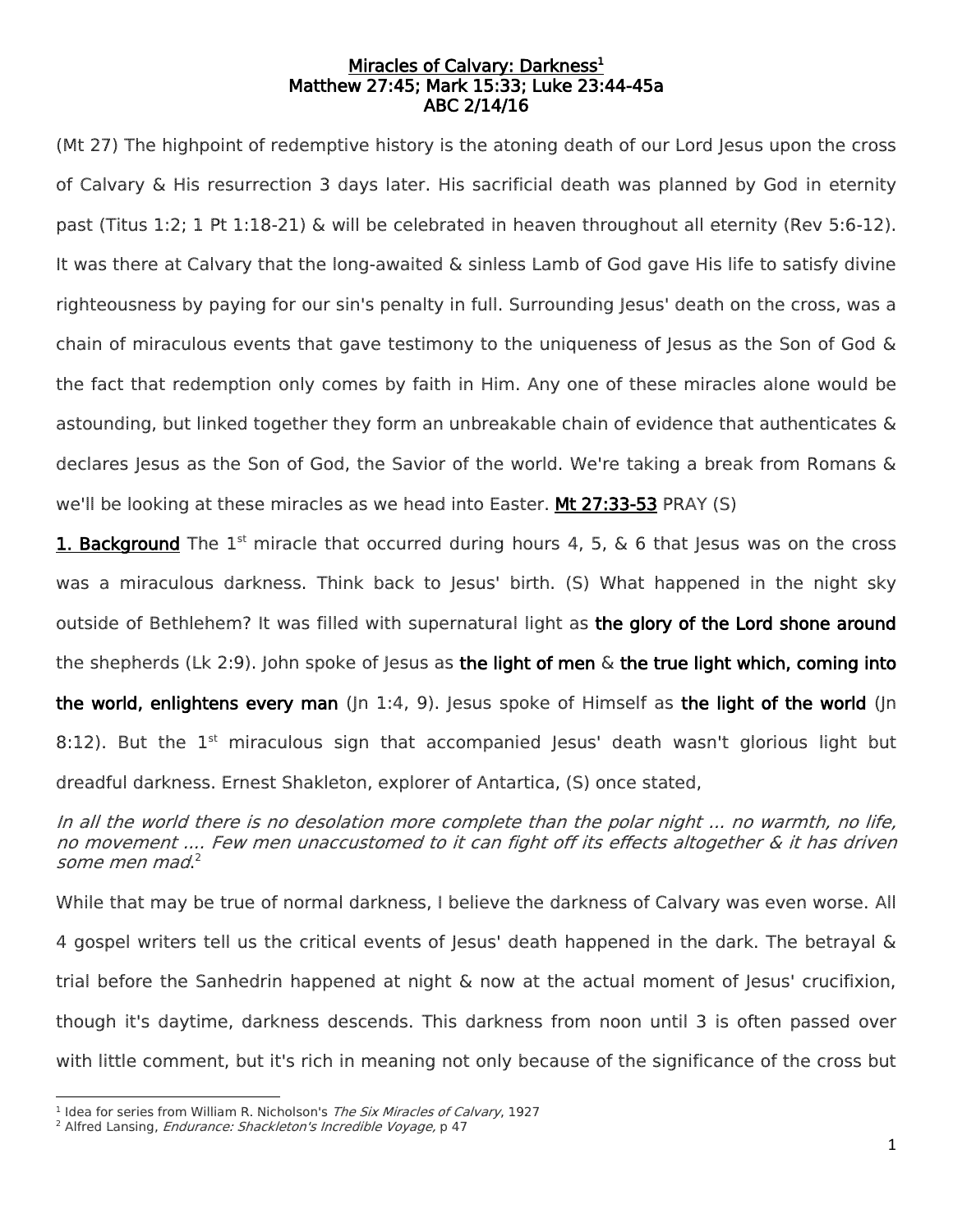because darkness itself is an important concept throughout Scripture (Gen 1:2 – Rev 16:10). Jesus' trials were now over (3 Jewish & 3 Roman). He'd been illegally condemned & turned over to the Roman soldiers to be crucified between the 2 thieves. Jesus was nailed to the cross at the 3<sup>rd</sup> hour, 9 a.m. This was a time of contrasts with lots going on. There was the gross iniquity & injustice of His enemies who were parting His garments, casting lots for His seamless robe, watching, mocking, shaking their heads, & hurling abusive language at Him as He hung on the cross for their, & our, sins. These were also busy hours for Jesus; hours of activity which stood out in striking contrast to those of His enemies. Though suffering horribly at the hands of men, His focus was on others rather than Himself. It was in these  $1<sup>st</sup>$  3 hours that He uttered His  $1<sup>st</sup>$  3 of 7 sayings from the cross.  $1<sup>st</sup>$ , Jesus interceded on behalf of those crucifying Him, saying over  $\&$ over again, as the Greek suggests, (S) Father, forgive them; for they do not know what they are doing (Lk 23:34). This in itself is a wonder of the cross which showed our Lord's uniqueness. For the Jews it was an eye-for-an-eye. For the Romans revenge ruled. Together they'd nailed Him to the cross. They'd spit on & slapped Him, brought false accusers against Him, mocked Him, & beat Him mercilessly. But Jesus said, Father, forgive them. He didn't pray, Father forgive Me, because He was without sin, spotless & holy. He'd committed no sin nor was any deceit found in His mouth (1 Pt 2:22). He prayed to **forgive them**. Jesus knew His mission & purpose. He came to die for their sin so they (as well as you  $\&$  I) might be forgiven. This was actually a request to lay their sin upon Him so He might be punished for it. Jesus was there to assume their debt & ours. He was there to die in our place (Is 53:4-6). It wasn't just the Romans & the Jews who put Him on the cross, but the sin of the world, including yours  $\&$  mine. 2<sup>nd</sup>, one of the 2 crucified thieves who'd been mocking Jesus, undoubtedly hearing Jesus' words about forgiveness, became convicted & sought the forgiveness Jesus offered. Jesus heard the cry of the dying thief & answered Him with the assurance of salvation, the salvation He was about to purchase. To the thief He said, today you shall be with Me in paradise (Lk 23:43). 3<sup>rd</sup>, Jesus recognized the presence of His mother & His disciple John & gave Mary to his care (Jn 19:25-27). In this He was executing His last will & testament, yet He was also thinking of you & me. He called Mary not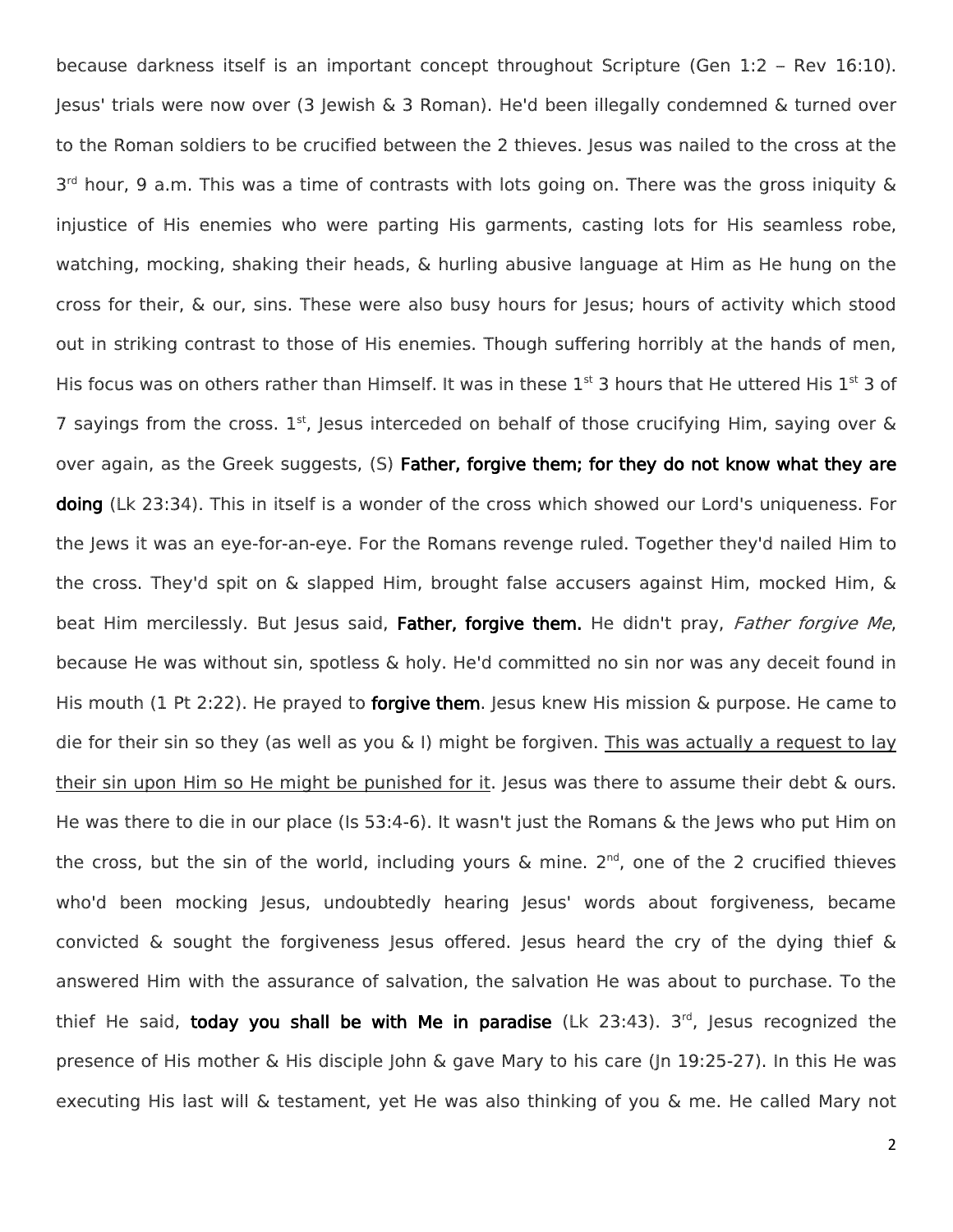mother, but simply woman. He was destroying any basis for viewing her as another mediator or the Queen of Heaven. She was the mother of His humanity, but as she stood before Him while on the cross, she was a woman who, as with anyone else, had to believe in Him for salvation. The  $1<sup>st</sup>$ 3 hours were hours of hate, rejection, mockery, & cruelty on one hand, but on the other they were hours of love, intercession, & mercy. (S)

2. The Darkness & Silence It's now noon, the sun is high in the sky & suddenly darkness falls. Mt 27:45

This darkness is accompanied by a somber silence. Why do I say that? Because even the narrative goes silent here. 45-46

The hours between noon  $\&$  3 p.m. are a blank page in the story  $\&$  we need to feel the solemn silence of the event. The evil, cruel taunts, the sarcastic comments, the noise of the crowd are all hushed as darkness descends. We're told at the brightest time of day darkness fell. Fell means to happen, to come to be, & suggests the suddenness of this. It was just like someone turned out the lights. Upon all the land. Whether the darkness was over the entire world, we don't know. It's not possible from the text to tell how widespread it was. God was equally able to make the darkness universal or local. Can you imagine the scene? There was no more mocking. Now there's only horror, amazement, shock, fear, suspense, & dread. Imagine it: Thick, inky-black darkness fell like a shroud over the land. Blackness that curdled the blood & froze the tongue. No one moved. No one spoke. For once even the profane soldiers stopped swearing. Silence descended with the darkness. Something eerie was going on. It was as if something evil was happening & was somehow breathing out the darkness. You want to scream but nothing comes out. Perhaps 1 Sam 2:9 explains what happened: (S) He keeps the feet of His godly ones, But the wicked ones are silenced in darkness. Can you imagine the effect of this sudden, supernatural darkness in the midst of all the spiritual darkness that day?

Where did the darkness come from? What caused it? It wasn't an eclipse. This was Passover which is tied to the full moon. Because of this, an eclipse was impossible. Besides that, a total eclipse never occurs suddenly, gives complete darkness, nor lasts for 3 hours. Did a natural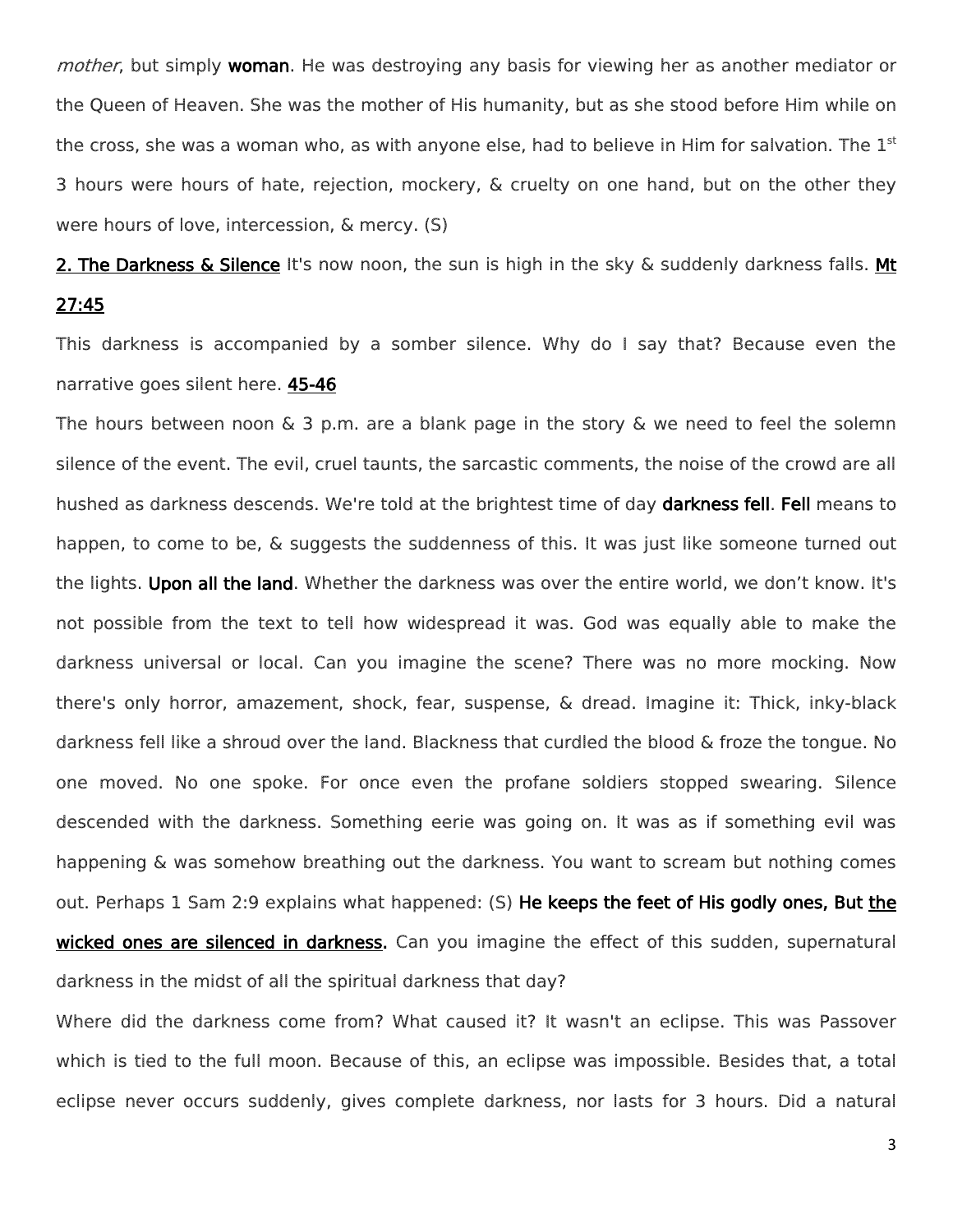catastrophe cause it? Could it be a darkness from a volcanic eruption & ash obscuring the sun? Nope. What about a dust storm which suddenly rolled in? If that were the case, why didn't the authors simply say so? This leaves us with an act of God. This was a miraculous sign. God the Creator who placed the sun, moon, stars, & planets in their place caused darkness to fall. As a miracle, we don't understand it, we only have the evidence that it happened. Is this supernatural darkness credible? Can we believe it? For those who believe the Bible, of course we believe it. The Bible is God's perfect Word given to us. Matthew, Mark, & Luke record this event, & Luke tells us that he investigated everything carefully  $(1:3)$  when he wrote his gospel. Luke & Matthew were nearby & probably Mark as well. They were living & present when this took place. They saw the darkness & talked to others who saw it as well. But if that isn't enough for you, there are reports in historical literature that suggest this darkness was worldwide. The early church father Origen reported a statement by a Roman historian who mentioned such a darkness.<sup>3</sup> Another church father, Tertullian, wrote to some pagan acquaintances about an unusual darkness on that day. (S) At the moment of Christ's death, the light departed from the sun, and the land was darkened at noonday, which wonder is related in your own annals, and is preserved in your archives to this day.<sup>4</sup> There was also a supposed report from Pilate to Emperor Tiberius that assumed the emperor's knowledge of this darkness, even mentioning that it was from noon to 3 in the afternoon.<sup>5</sup> This was no normal action of nature. Jesus, the Son of God, the God-Man was dying for man's sin & God was, with great drama, declaring this to the world. (S) Jesus hung between heaven & earth, the bridge from one to the other, & suddenly darkness covers the land. This miracle was an act of God both to authenticate & interpret the death of His Son to the world. God took center stage for Jesus' final 3 hours on the cross. It's only when God arrived that Calvary became the saving event that it was. God's wrath, poured out on His Son as He bore sin, is in fact the major reality of Calvary. That happened in the hours of darkness. This darkness wasn't caused by God's absence but by His presence in full judgment. Infinite wrath moved by

 $\overline{\phantom{a}}$ <sup>3</sup> Against Celsus, 2.33

<sup>&</sup>lt;sup>4</sup> Cited in Oswald Sanders, The Incomparable Christ, p 203

<sup>&</sup>lt;sup>5</sup> MacArthur, J. F., Jr. Matthew (Mt 27:45), p 268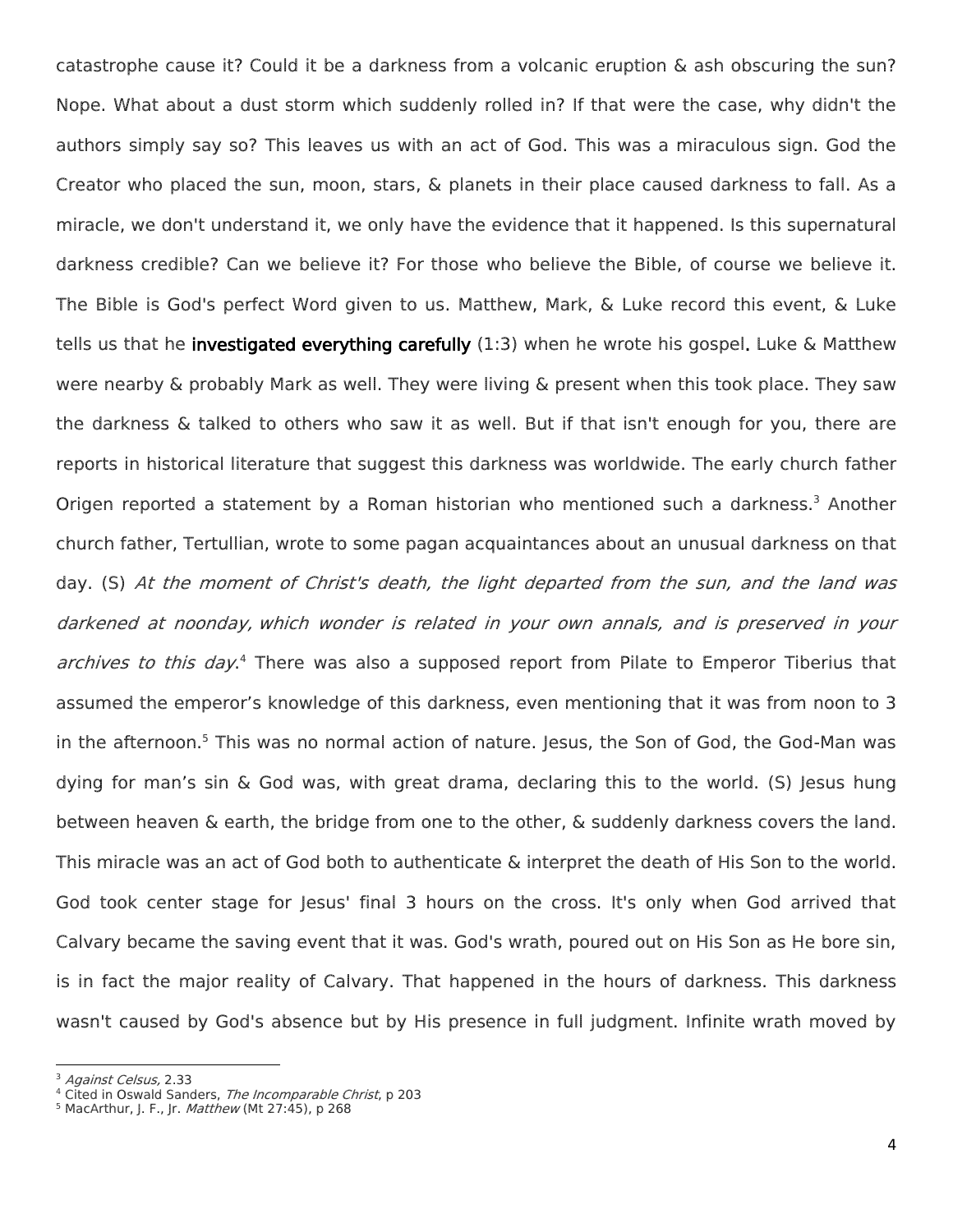infinite righteousness released infinite punishment on Jesus. Because He is infinite God in human flesh in just 3 hours was able to absorb all the punishment that we couldn't absorb in all of eternity. He bore in His own body our sins (1 Pt 2:24), & He who knew no sin, was made sin for us (2 Cor 5:21). He was wounded for our transgressions & crushed for our iniquities (Is 53:5). He was made a curse for us (Gal 3:13). This was the dreadful cup of divine judgment that He anticipated while sweating blood in the garden of Gethsemane (Mk 14:36; Lk 22:44). (S)

3. What's the Purpose & Meaning? That isn't explained in the gospels or elsewhere in Scripture, but according to the *Babylonian Talmud* many rabbis had taught the darkening of the sun was a judgment of God on the world for an unusually atrocious sin. If that was God's intention at this time, He gave a gigantic object lesson to the world regarding the greatest sin ever committed by fallen mankind. Some have suggested the darkness was a means of God's casting a veil over the sufferings of Jesus, & others say it was an act of fatherly sympathy given to cover the nakedness & dishonoring of His Son. But in light of many biblical teachings & events, it seems the darkness was a sign of God's divine judgment. This darkness represented God's holy, terrifying presence. The Father descended in judgment on Golgotha in thick gloom as the divine Executioner to unleash His fury not against sinners but against the sin Bearer (1 Pt 2:24). The full weight of God's wrath was poured out on Jesus, His only begotten Son (Is 53:5). The spotless Lamb of God was sacrificed for sin so that sinners might be justified through Him (2 Cor 5:21; Heb 9:28). Moved by His perfect justice, God's infinite wrath released an eternity of punishment on the incarnate Son who, as an infinite & eternal person, absorbed the tortures of hell in 3 hours.

Jesus had told the crowds He'd come to save them from their sin & they were offended. When He said, I Am the Son of God (Mt 27:53), they took up stones to stone Him. Another time they said, show us a sign from heaven (Mt 16:1). Now they had a sign, sudden & miraculous darkness. & other signs would soon follow confirming the eternal importance of this historic event. The Roman centurion standing close by got the picture. At the close of this event he exclaimed, truly, this was the Son of God (Mt 27:54), & proclaimed, Certainly this man was innocent (Lk 23:47). Jesus was without sin which qualified Him to bear our sins & deliver us from our own spiritual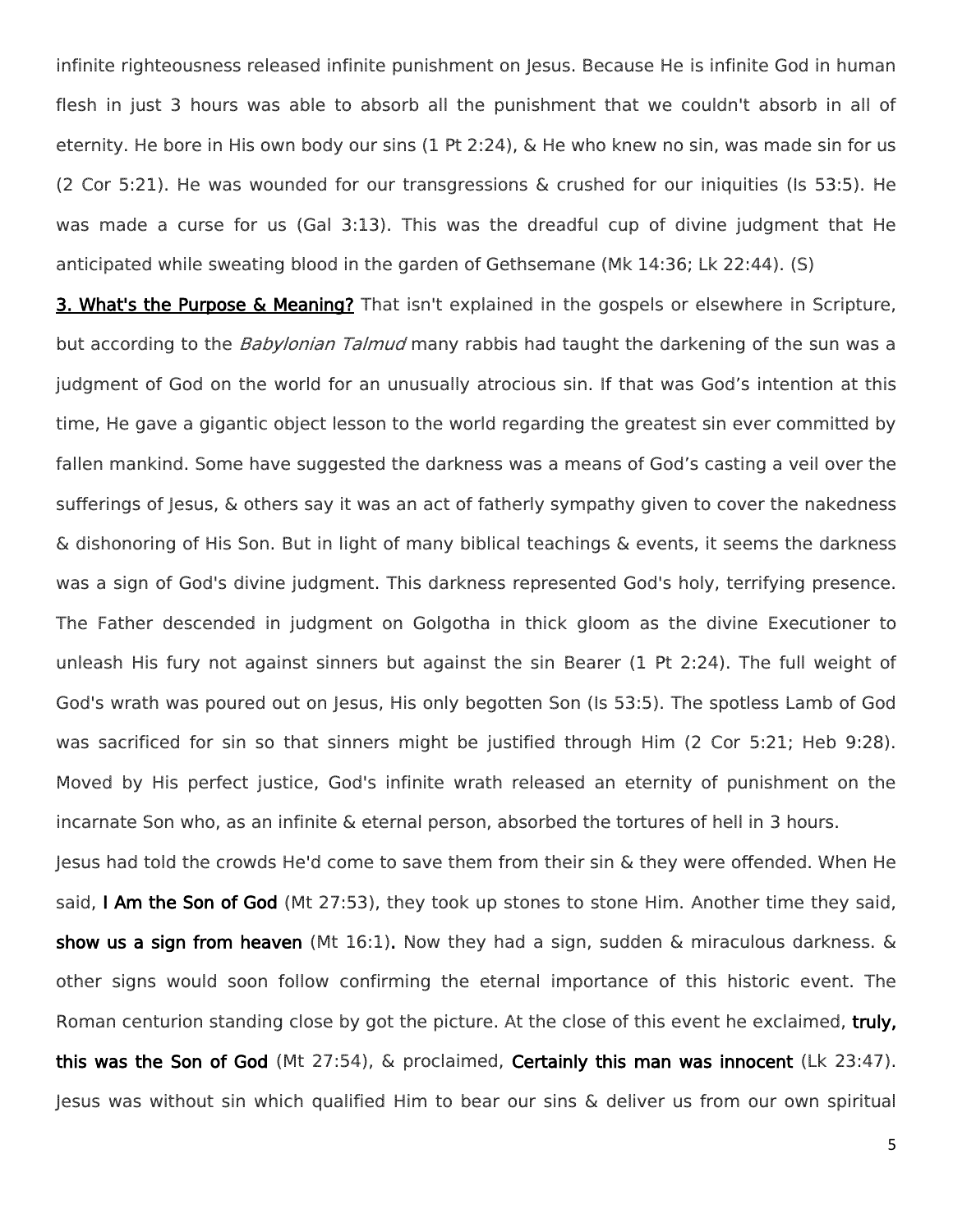darkness. Ps 107:10 says, (S) There were those who dwelt in darkness & in the shadow of death, Prisoners in misery & chains. That's all of us in our natural state. Vs 14 adds, (S) He brought them out of darkness & the shadow of death & broke their bands apart. But for God to do that, He had to face the dark wrath & judgment of God upon sin. As Isaiah declared, Jesus was smitten of God (53:4). The holy God turned His face away from His Son & had poured out His wrath of divine justice on Jesus who was there bearing our penalty, taking our place. This was the point in time when Christ bore our sin & when God the Father & the Holy Spirit had to turn their backs on the suffering Savior. For 3 hours the darkness spoke of Jesus separated from God by the sin of the world & smitten for us as He bore our sin. Think about your sins: pride, gossip, greed, hate, lying, lust, racism, indifference, unfaithfulness, selfishness, rebellion, etc. It was in this dark hour that God put our sin upon His own Son. It was the time He bore the iniquity of us all. Man could only hear the great cry, (S) My God, My God, why have You forsaken Me? (Mt 27:46). Was this the exact moment when our sin was placed upon Jesus? Or was this cry because He could endure no longer the spiritual separation from God & He cried out for deliverance? We don't know. But we do know that He was bearing our iniquity in those hours of darkness & the cry affirmed His abiding trust in the Father's deliverance, reflected in the words, My God, My God, which, although this is the only time He doesn't call Him Father, is still the language of intimacy. To call Muriel, My Muriel is affectionate. Biblically, my God is relational. It was the way God said someone could address Him if they had a personal relationship with Him. You shall be My people, & I shall be your God (Ier 30:22). The longer the relationship, the deeper the love, & thus the greater the torment of its loss. This forsakenness, this loss, was between the Father & the Son, who had loved each other from all eternity. This love was infinitely long, absolutely perfect, & lesus was losing it. Why? He was experiencing our eternal day. This wasn't a rhetorical question. Why did the Father forsake His Son here? For you, for me, for us. Jesus was forsaken by God so that we would never have to be. The judgment that should have fallen on us, instead fell on Him. With intense agony, the Son of God experienced that which He'd never known before, the abandonment of His Father. How can it be? How can God be forsaken by God? How can the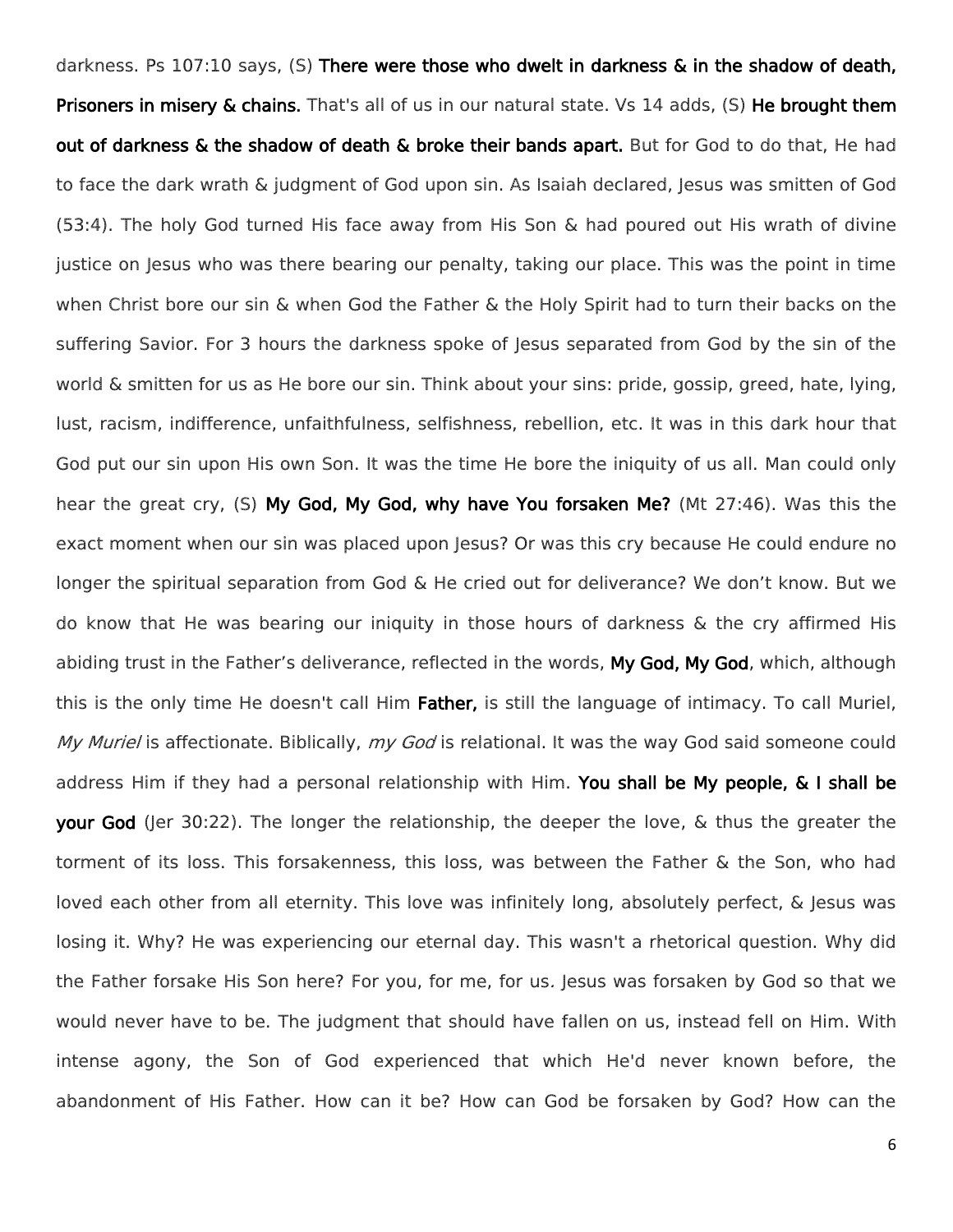Father forsake His own Son? This separation wasn't one of nature or essence; Jesus didn't cease to be the 2<sup>nd</sup> member of the Trinity. Rather, it was a separation of the loving communion He'd eternally known with the Father (In 17:21-24). He cried out, My God, My God, & expressed His profound affection & longing for the Father, mingled with the agony & pain of His separation from Him. The Father visited Calvary in massive judgment against sin. The Father turned away in anger over all the sin of the world that sent His Son to the cross. He turned away in sorrow & deepest pain when He saw what sin had done. He turned away in complete revulsion at the ugliness of sin. There's an old song called, *Ten Thousand Angels.*<sup>6</sup> It speaks of the fact that Jesus could have called 10,000 angels to rescue Him from the cross. He didn't do that & the chorus ends with these words, But He died alone, for you and me. It's true. When Jesus bore the sins of the world. He bore them all alone, lesus was abandoned, the Trinity disiointed, the Godhead broken. The fact that I don't know what that means doesn't stop it from being true. Jesus was truly forsaken by God. We read that in Scripture. The sinless One was made sin for us (2 Cor 5:21). When God looked down that day, He saw, not His sinless Son, but sin itself. Gal 3:13 tells us, (S) Christ redeemed us from the curse of the Law, having become a curse for us – for it is written, Cursed is everyone who hangs on a tree. Think of it. When Jesus was baptized, God said, (S) This is My beloved Son, in whom I am well pleased (Mt 3:17). At this time, God couldn't say that. At the cross, in the darkness, the beloved Son became a curse for us. Isaiah tells us, (S) All of us like sheep have gone astray, Each of us has turned to his own way; But the LORD has caused the iniquity of us all To fall on Him (53:6). Try to imagine this. All the sin, all the evil, all the crime, all the hatred, all the perversion, all the pride, & all the selfishness was laid on Him. Jesus made complete identification with sinners as our sins were laid on Him. He became a curse for us. He died in our place. It was for that reason, & only for that reason, that God the Father forsook His beloved Son. The cross was a place of divine judgment, where the sins of the world were poured out vicariously on the sinless, perfect Son. It was therefore appropriate that great supernatural darkness express God's reaction to sin in that act of judgment. While the darkness portrayed the

 $\overline{\phantom{a}}$ 

<sup>6</sup> Ray Overholt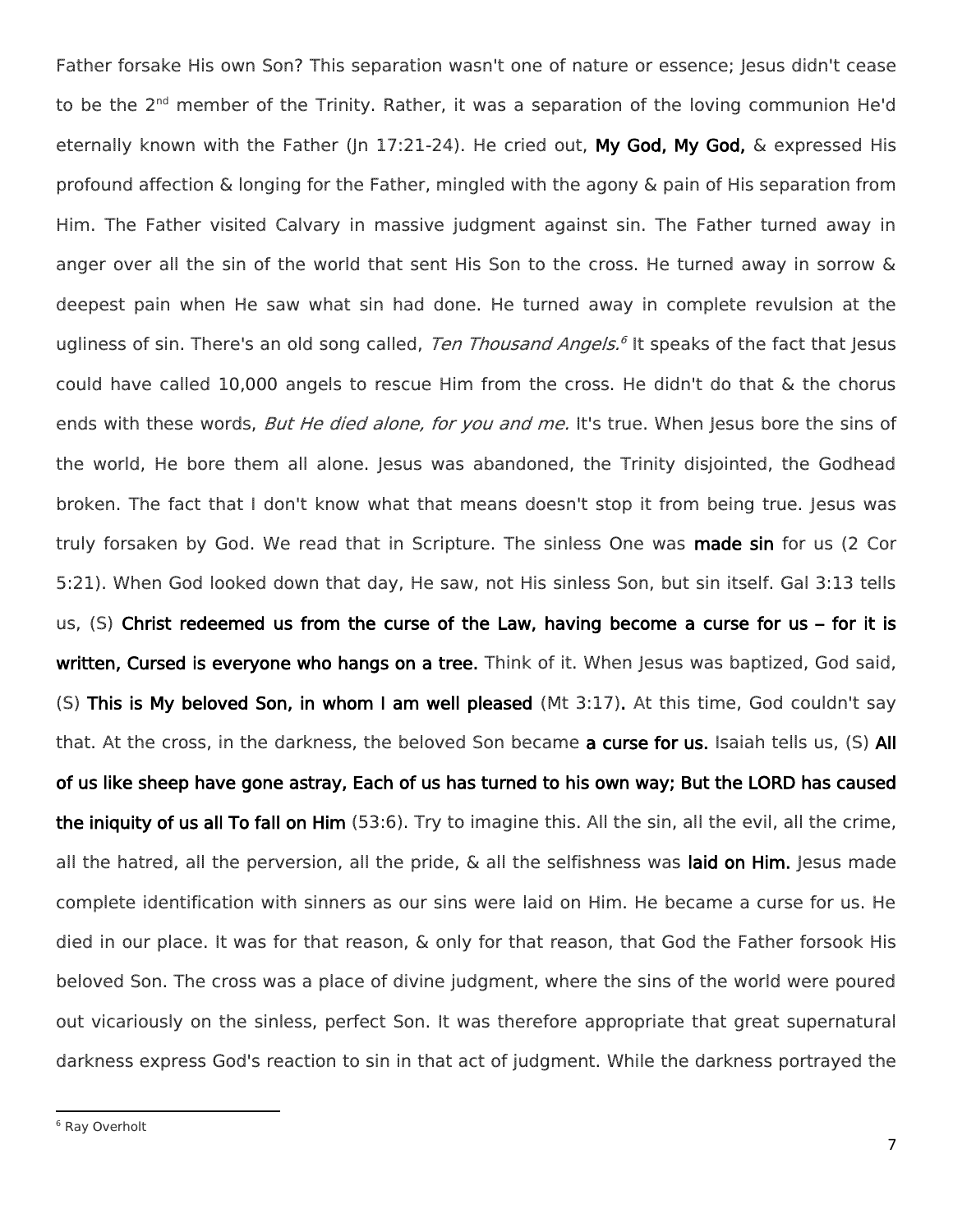sin & darkness of man & the wrath of God upon sin, it also dramatically demonstrated the love of God acting sovereignly to deliver us from the darkness of Satan's kingdom & from sin & death. Thus, just as suddenly as it had come, the darkness was dispelled by the light of day & Jesus was then heard to speak again as He shouted,  $(S)$  It is finished! (In 19:30) He was able to say this because during those hours of darkness man's redemption had been accomplished once & for all. The words it is finished represent one Greek word which means the job is done or the mission accomplished! Then, crying out one last time, Jesus said, (S) Father, into Your hands I commit My Spirit (Lk 23:46). He voluntarily, by the power of His own will, bowed His head, yielded up His Spirit, & died (Mt 27:50). Jesus demonstrated that He was still mentally alert & physically strong when He **uttered a loud cry** (Mk 15:38). His life didn't gradually slip away due to exhaustion; instead, He willingly laid it down (Jn 10:17-18). The work of redemption had been accomplished  $\&$ His suffering was complete.

John tells us, (S) In Him was life, & the life was the Light of men. The Light shines in the darkness, & the darkness did not comprehend it  $(1:4-5)$ . He goes on to quote Jesus, (S) I have come as Light into the world, so that everyone who believes in Me will not remain in darkness (12:46). In the Damascus road experience when Saul was converted, Jesus told him, regarding the world of lost men, that He had come... (S)

to open their eyes so that they may turn from darkness to light & from the dominion of Satan to God, that they may receive forgiveness of sins & an inheritance among those who have been sanctified by faith in Me (Acts 26:18).

In Ephesians we read, (S) Therefore do not be partakers with them; for you were formerly darkness, but now you are Light in the Lord; walk as children of Light (Eph 5:7-8). & as we'll see, Rom 13:12 tells us, (S) The night is almost gone, & the day is near. Therefore let us lay aside the deeds of darkness & put on the armor of light. Our Savior has conquered the darkness, & as His people, we ought to live as the children of Light as we walk in the power of His life with His character & purposes as our own.

We should take from this at least these 2 great implications. It reveals to us 2 things we must never minimize: (S)